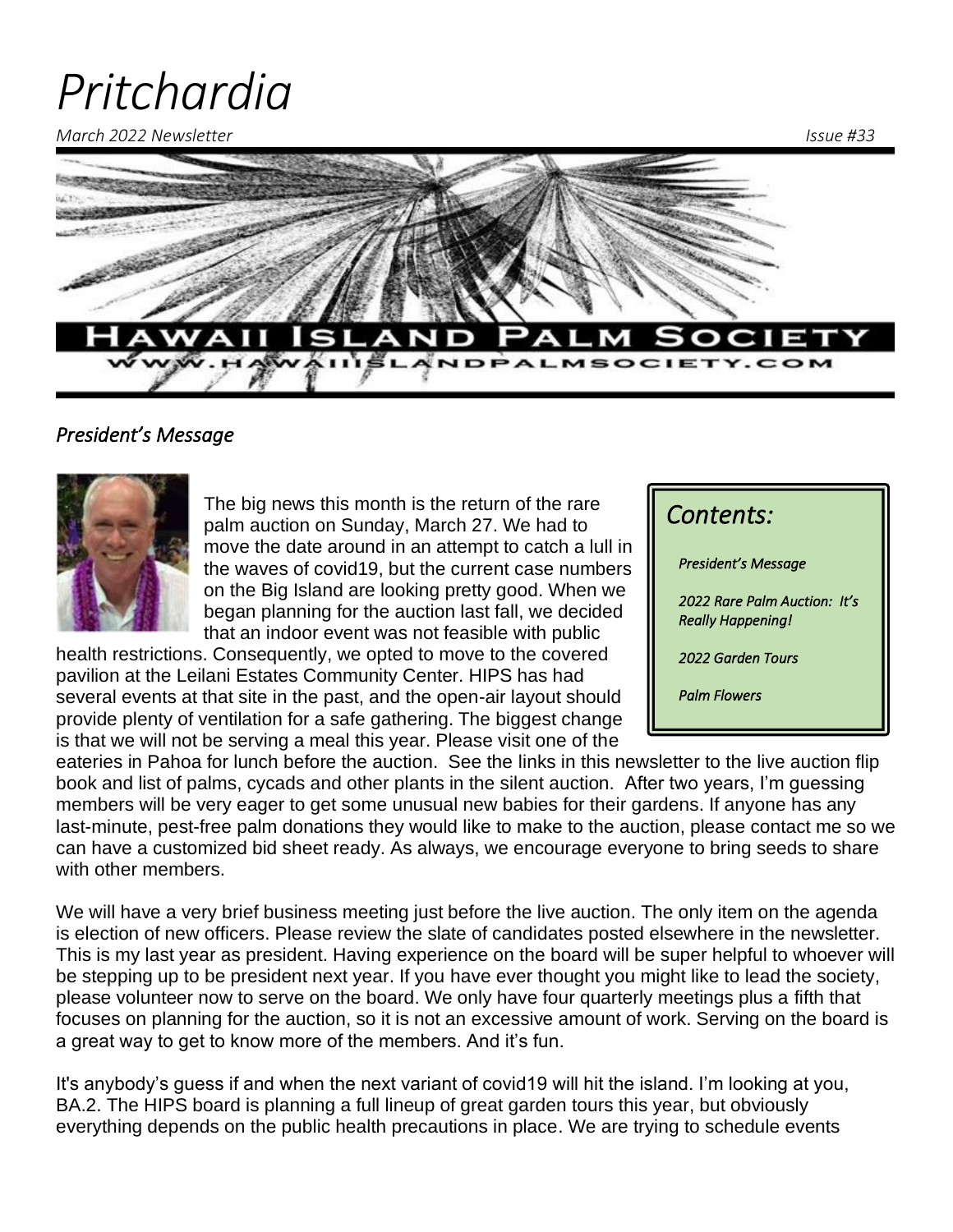earlier in the year so everyone can focus on welcoming the International Palm Society Biennial Tour set for October.

Rick Kelley

## 2022 Rare Palm Auction: It's Really Happening!

# **Sunday, March 27 Leilani Estates Community Association Pavilion 13-3441 Moku St. in Leilani Doors open 1:00 for socializing**

#### Program of Events

| $1:30$ pm - 2:30pm:                  | <b>Silent Auction</b>                |
|--------------------------------------|--------------------------------------|
| $2:55$ pm $-3:00$ pm: 2022 Elections |                                      |
| 3:00 <sub>pm</sub>                   | Live Auction Starts with Jeff Marcus |

There is no event that we look forward to more each year than the annual rare palm auction and dinner. A time for catching up with old friends, and a little good natured competition for some of the most rare and beautiful palms to be had on the island. For years we have gathered at Auntie Sally's and brought in catering from Don's Grill. But this year we are reimagining the festivities and trying something new. Thanks to our supporting vendors and generous members we will still have a large number of palms in our silent auction, free seeds and seedlings, and the choicest selection of palms in the live auction. The difference from years past is that we will be meeting in the afternoon at 1:00pm, outdoors under the covered pavilion at the Leilani Estates Community Center, 13-3441 Moku Street. We will serve free drinks and cookies throughout the event. There is no limit to attendees at the event, but please RSVP if you haven't already.

## Check out the plants!

Thanks to Tim Brian who put together another lovely flipbook this year with photos and descriptions of the live auction plants. [View flipbook](https://www.flipsnack.com/realarch/hips-202-rare-palm-auction.html)

We are planning to have photos and descriptions of plants on the bid sheets for the silent auction plants, but here is a list of plant names that will be available if you want to look them up in preparation for the big event.

#### [View List](https://www.hawaiiislandpalmsociety.com/resources/2022%20Silent%20Auction%20plant%20list%20alpha.pdf)

There will be free seeds available from members' gardens too. So start looking around your garden for seeds to share.

If you are interested in donating plants, please contact Rick Kelley at [ricklkelley@att.net.](mailto:ricklkelley@att.net)

#### Review the slate of officers

Rick Kelley, President - incumbent Sara Wagner, Vice President - incumbent Chris Friesen, Treasurer – incumbent [View incumbents' profiles](https://www.hawaiiislandpalmsociety.com/page-18060)

Gunnar Hillert, Secretary - NEW [Read December 2020 newsletter profile.](https://www.hawaiiislandpalmsociety.com/resources/Documents/HIPS%20Newsletter%20December%202020.pdf)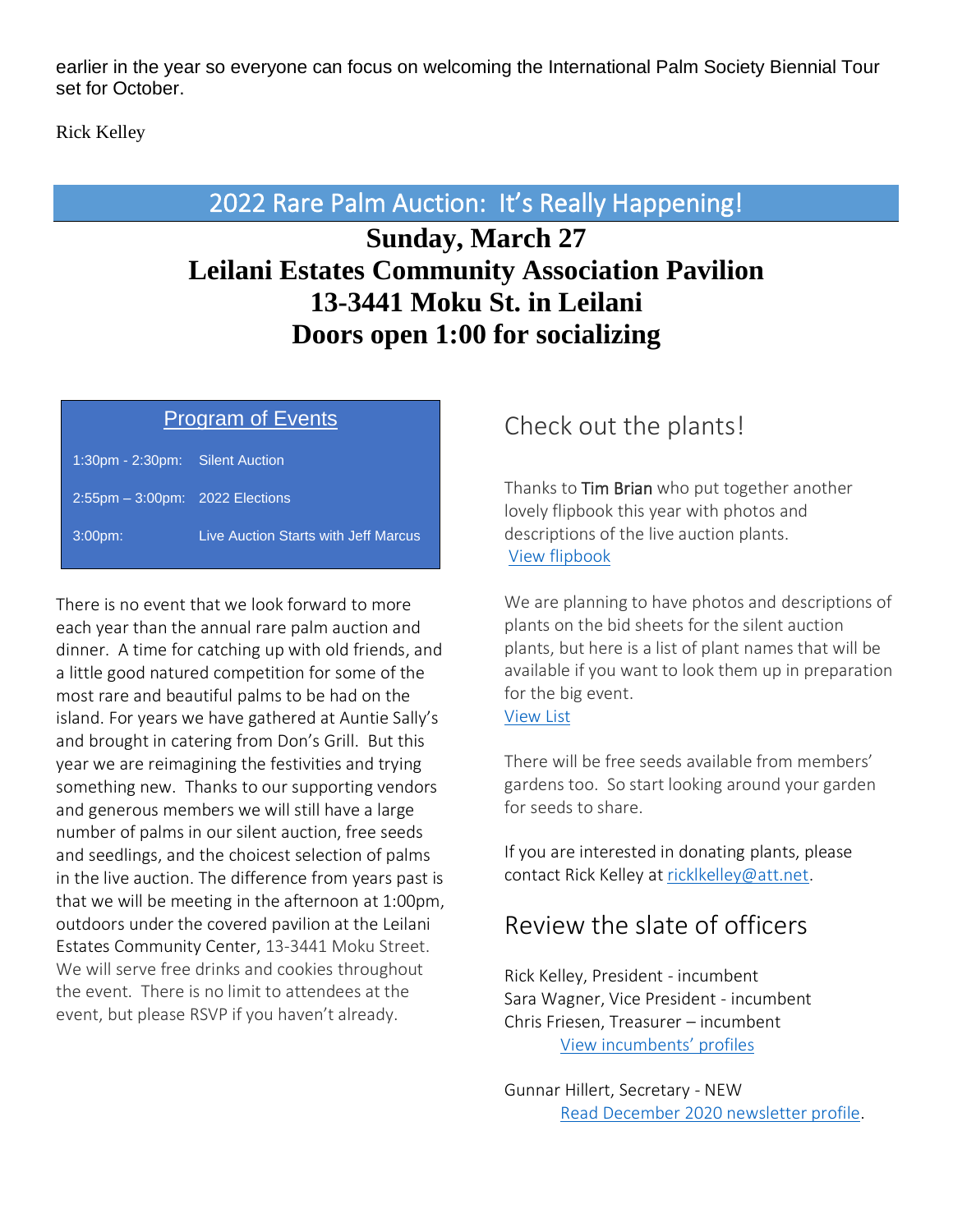## 2022 Garden Tours

We have putting together a wonderful line up of garden tours this year. With the IPS Biennial coming to Hawaii Island in October, we hope to complete our touring season ahead of their arrival. A schedule of dates will be sent out via email to members as soon as we can confirm exact dates.

Floribunda Nursery: A curated tour through possibly the most extensive palm collection in the world with owners Jeff and Suchin Marcus. There is simply nothing in the world like this jaw dropping, mind blowing garden! Check out his fabulous website: Floridunda Palms and Exotics



Bill Austin's Garden and Nursery Plant Sale: HIPS last visited Bill's garden in torrential rain in 2015, and it goes to show just how fabulous Bill's garden and nursery is, that the crowd toured his whimsical and species rich garden with umbrellas and waders for a full hour before staying after and loading their cars with beautiful palms and other garden gems. We hope the weather is better this year.



Garden 3 TBD: We are working on a couple of options and will announce soon for the third garden tour of the season.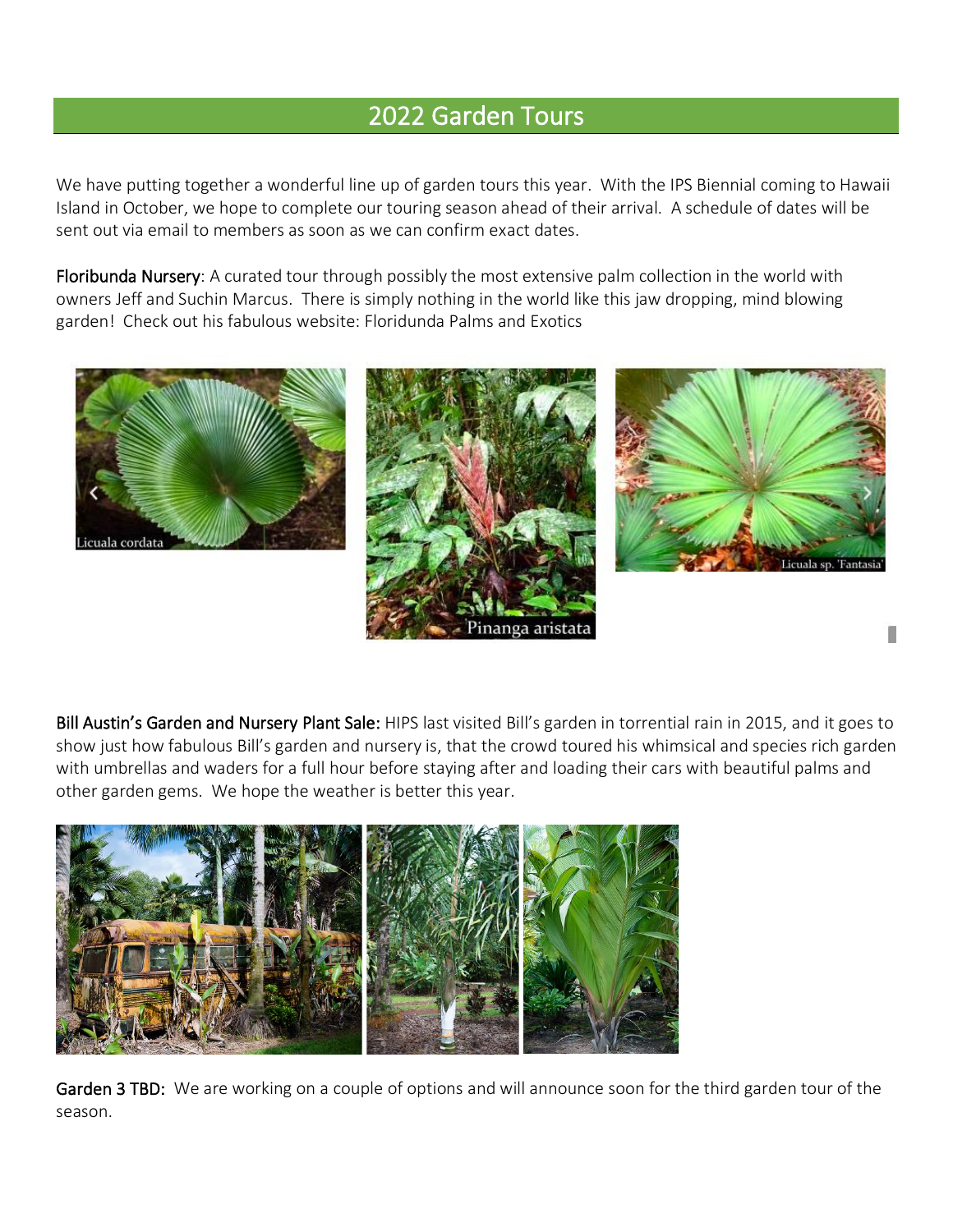### Palm Flowers



*Schippia concolor with infloresence emerging like a sea pen. Photo from Hawaii Horticulture blogspot.*

# *"the calyx is the bride chamber in which the stamina and pistilla solemnize their nuptials"*

#### Carl Linneaus

In 1729 Carl Linneaus wrote about botanical reproduction as if writing the second season of Bridgerton, the steamy PBS costume drama. He scandalously drew direct comparisons between the reproductive parts of flowers and human sex organs. He created a taxonomic classification system based on the number of reproductive organs and their arrangement. Opponents to his taxonomic system called themselves "antisexualists", rejecting it as "loathsome harlotry".

*"The flowers' leaves…serve as bridal beds which the Creator has so gloriously arranged, adorned with such noble bed curtains, and perfumed with so many soft scents that the bridegroom with his bride might there celebrate their nuptials with so much the greater solemnity…"* 



*Cryosophila williamsii hermaphroditic flower spilling from wooly peduncular bracts. Photo from Palmpedia by Christopher King*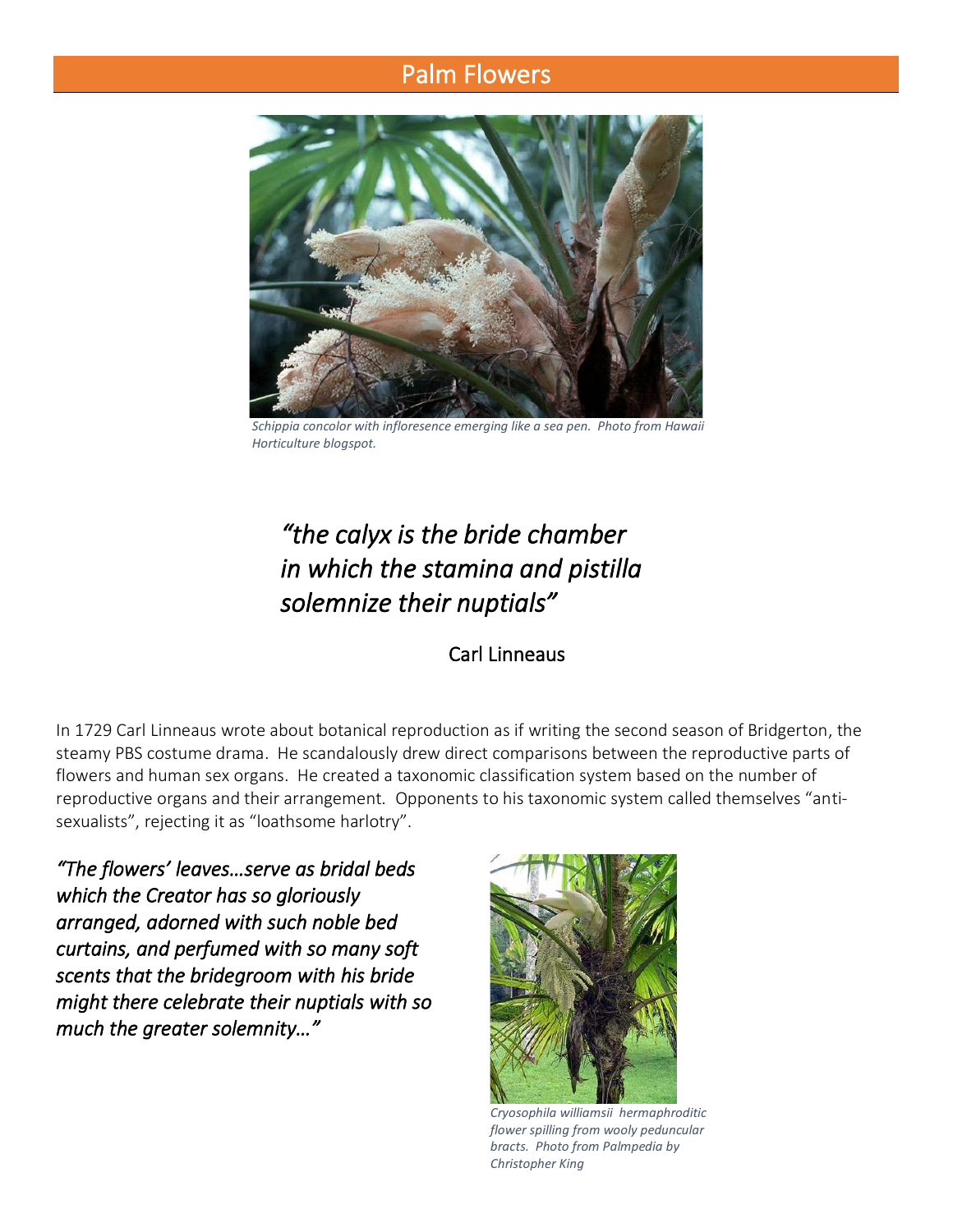Although his taxonomic system has evolved greatly since early in the 19<sup>th</sup> century, much of his milder lingo remains, we still refer to staminate flowers as male and pistillate flowers as female. We stopped short referring to nonfunctional male flowers as eunuchs. The arrangement and function of the male and female flowers still make up useful characteristics in modern classification keys. So, put on some Barry White because this article is going to talk sweet, sweet love – botanic style.

It's hard to fault Linneaus for pointing out the obvious similarities when it comes to reproduction. The stamen is the male reproductive organ which contains a pollen sac (anther) that produces pollen. Palm flowers can have as little as one stamen as in *Dypsis lantzeana* or more than 1000 as in *Ammandra decasperma*. Palm flowers have only one female organ called a pistil, but its structure varies among species. The pistil sticks out at the center of the flower and is made up of a stigma, stile, and an ovary that houses egg cells. When pollen lands on the stigma, a chemical stimulates the pollen to grow a long tubule that travels down the stile to the ovule and releases sperm. Fertilization of the egg cell usually follows and leads to the ovule developing into a seed.



*Staminate (male) flowers of Pinanga philippinensis floating in water collected in the fallen spathe. The stamens are the spiky structures sticking out of the petals. Photo by Mike Lock, Haiku*



*Pistillate (female) flowers of Asterogyne martiana. The pistils are sticking out of the flower and the stigma can be seen curling back at the tip. Photo from Palmpedia not credited.*

Plants are rather fluid when it comes to gender. Hermaphroditic flowers have both functioning male and female organs. Staminate (male) flowers have nonfunctioning female organs, and pistillate (female) flowers have nonfunctioning male organs. These nonfunctional organs may be partially developed or completely absent in the flower.

Palms are also a very inclusive family, and possess almost all possible combinations of flower types. A little more than half of palm species are monoecious - having both male and female flowers on one plant. About 30% of palm species are dioecious – having male or female flowers on separate plants meaning you might need a male and female palm to make viable seed, though most palms are self-compatible and may fruit in cultivation. Hermaphroditic species make up 17% and a few species are polygamous – having pairs of one male flower or female flower and one hermaphroditic flower.

When male and female flowers are on the same plant, they usually flower at different times to promote cross fertilization. In the case of hermaphroditic species, the male and female organs are expressed at different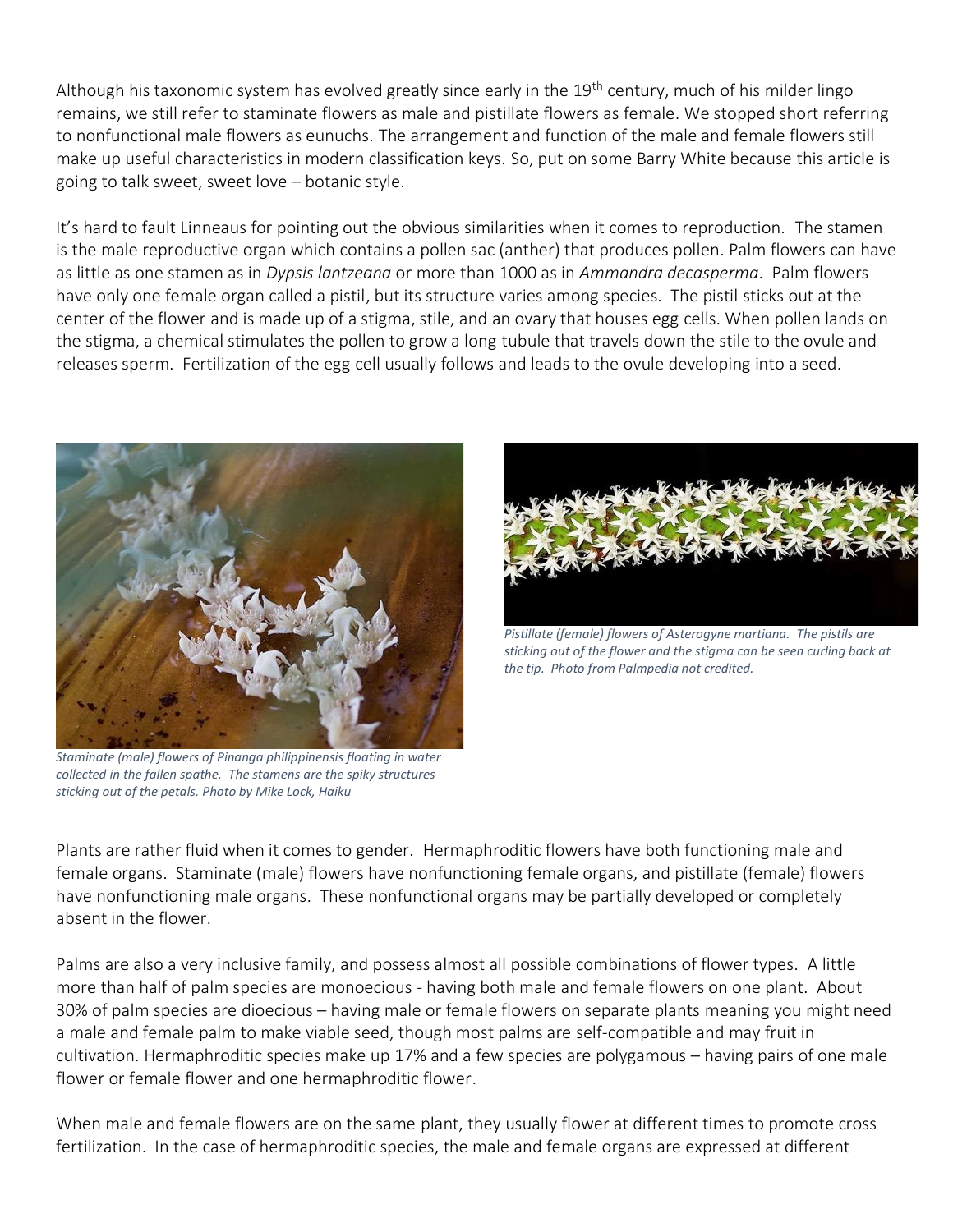times. The order of opening varies among species, but it is more common that the male flowers open first. The length of time between male/female flowering or sexual expression varies from a couple of days to almost a year in wind pollinated *Howea* species.



*A Pinanga caesia inflorescence just after slipping the prophyll which lies on the ground below. In Pinanga the female flowers open first and looking closely you can see the tiny dark pink berry like flower with white pistil in between the unopened male flowers. Photo by Mike Lock, Haiku*



*Within days the male flowers open and soon drop off in a snowfall of pollen. Photo by Mike Lock, Haiku*

The photo on the right shows the most common arrangement of male and female flowers in monoecious palms called a triad. It is a cluster of three flowers, two male and one female. Triads are spaced along the branches of the inflorescence. The photo shows the yellowish male flowers, some opened, flanking the green female flower which hasn't opened yet.



*Flower triads along the length of a monoecious inflorescence. Photo by Mike Lock, Hana*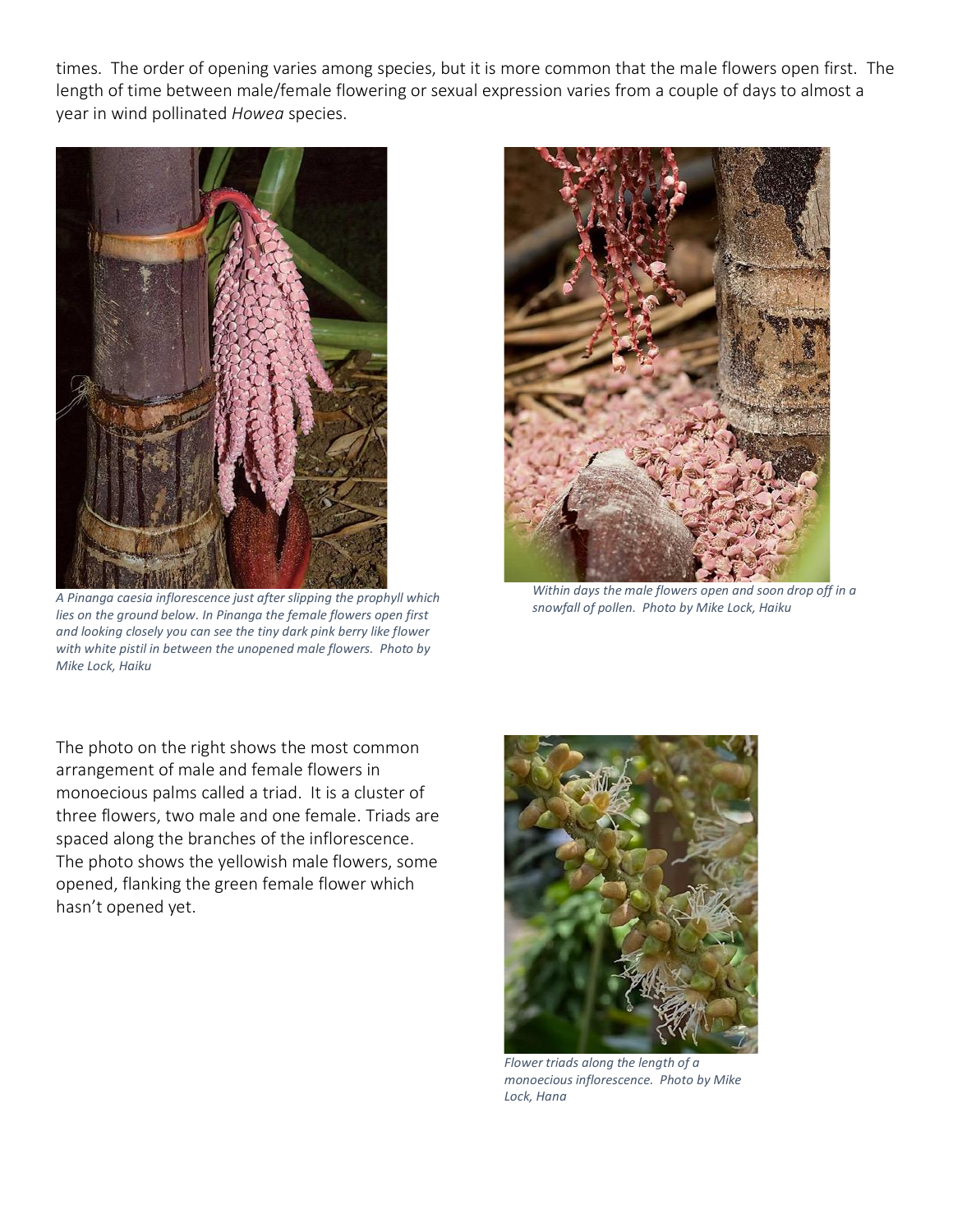A common pattern in monoecious palms is to have the triads taper to dyads of two male flowers, and then to a single male flower toward the tip of the branch. This is illustrated in the photo to the right. This flower arrangement is why you often see bare tips at the end of an inflorescence since the male flowers fall off and produce no fruit.



*Ptychosperma sanderianum with white staminate (male) flowers opening. The tall nonfunctional pistil called a pistillode emerges from the middle of the stamen. Photo by Jan Elliott, Hana*



*The beautiful and perfumed staminate inflorescence of Arenga engleri. Photo by Mike Lock, Hana*

Some monoecious palms like *Arenga engleri* in the photo on the left produce unisexual (all male or all female) inflorescences. The inflorescences start out covered in the typical triad clusters of two males and a female but sometime before flowering either the male or female flowers abort leaving the inflorescence either all female or all male.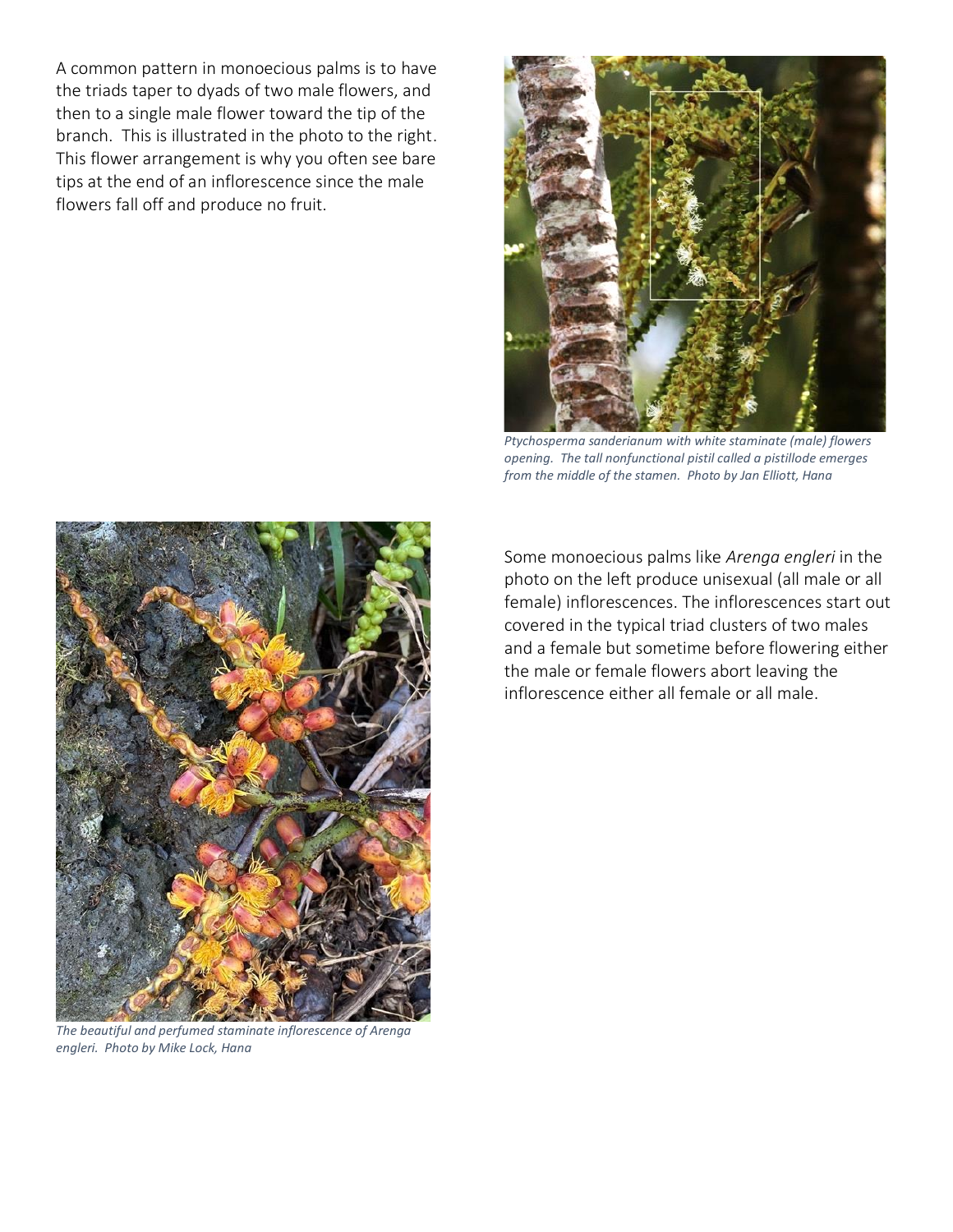The photo below answers the question, "where do baby palms come from". It's not a stork but that answer isn't that far off. Palms and other angiosperms rely on third party pollinators, in the case of the *Pinanga* shown in the photo, a bee. From the photo it is easy to summarize what we know: *Pinanga* is monoecious, having both male and female flowers. The flowers are arranged all along the inflorescence in triads consisting of two males and one female. *Pinanga* is protogynous meaning the female flower opens first. You can see the roundish pistillate flowers remaining on the rachilla, if fertilized they will produce fruit. The male staminate flowers with their anthers covered in pollen are open and have attracted a bee. The bee's legs appear like drumsticks and it is a wonder how it can still fly with so much pollen. Some of it will be taken back to be eaten, but some will make their way onto the stigma of other flowers.



*Pinanga species staminate flowers visited by a bee, the round pistilate flowers have opened just days before. Photo by Mike Lock, Haiku*